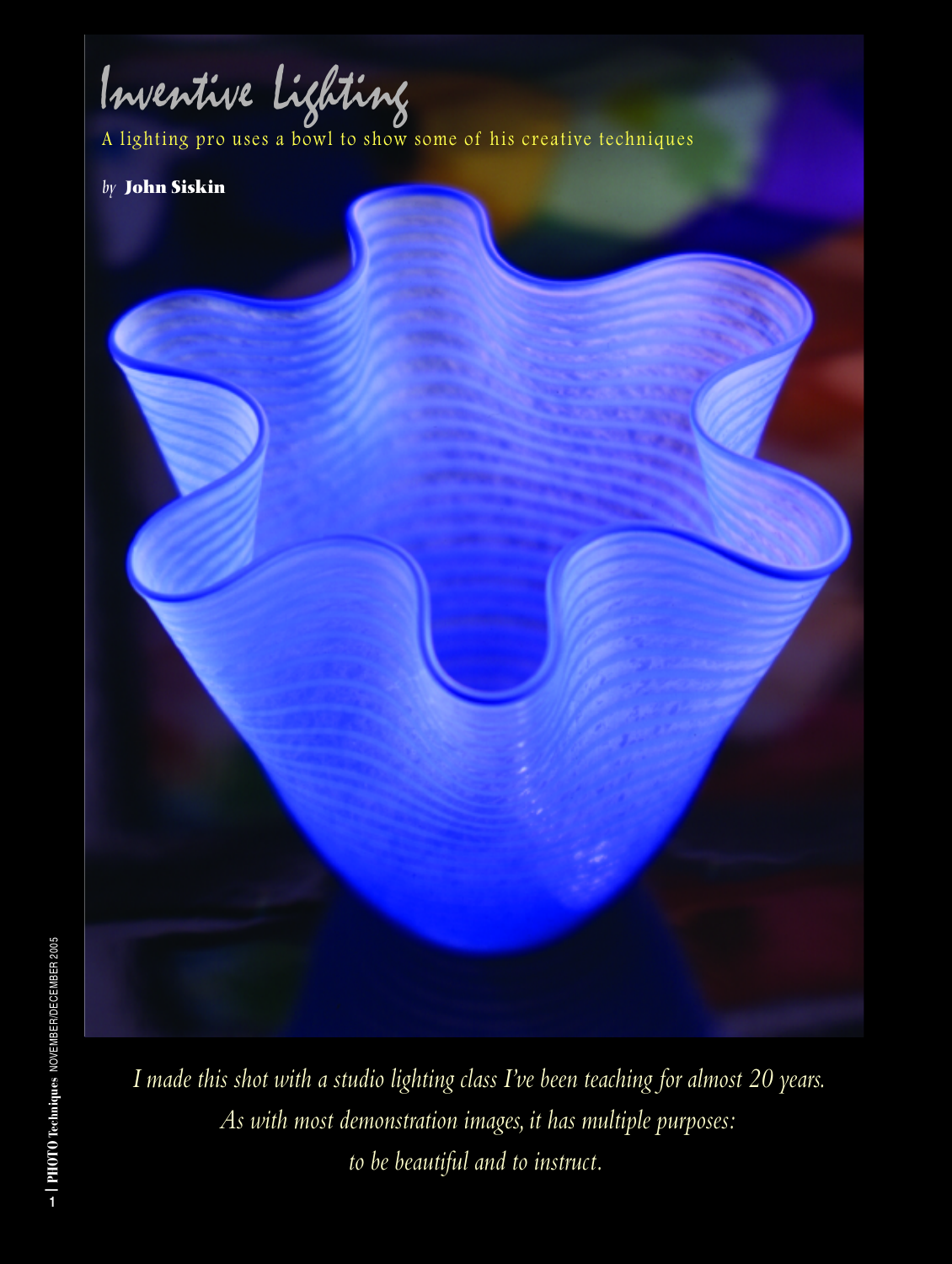**I am always trying to help students understand that creativity knows no bounds. Some would like us to think that we are creative when we decide what to photograph; others want us to be creative in how we see an object or person. While I insist on these aspects of creativity in photography, I further assert that we must be creative in our approach to the problem of how to light a photograph. In this case, I was trying to help students understand how to manipulate light with bounce, shadow, and color. To this end, I did all the lighting in this shot with just one light. I directed light into the subject from both sides, behind and in front. I even had a reflector overhead. My goal was to create a sense of light and color from all directions and a glow on the vase.**

**The subject was a vase from the Kosta Boda Company (it was a wedding present). My first step when setting up a shot, is to arrange the relation between subject, set, lens, and camera. I chose a glossy black paper as my background. It can be used like black Plexiglas if it is kept very flat. In this case, I allowed it to be wavy, causing a more interesting reflection. One of the nice things about this paper (called Mirror Black, by Windstone Papers), is that the subject actually touches its reflection. I could have used black-painted glass, but the reflection would have been separated from the subject by the thickness of glass.** 

**I placed the vase about one-third of the way back on the black paper—I knew that the vase needed space behind it to stay on the background. I used a Toyo C 4**×**5 camera with a 210mm lens (equivalent to a 70mm lens on a 35mm camera). I also decided to use a Hoya Softener filter; it helped to create a sense that the glass was glowing. The focal length of the lens enabled me to place the camera a couple of feet from the set. I used the camera's front rise to center the image and front tilt to maximize depth of field. When I had the image set-up in the camera, I locked down the camera stand and started on the lighting. I like to start with the camera-subject relationship because that**

**way I don't end up with a light stand where my camera needs to be.**

#### **Light source**

**My light source was a Smith-Victor 770 quartz light, a 600-watt continuous light balanced for tungsten film or tungsten capture in digital. The light was directed at a 60-inch white satin umbrella with a black cover to reduce light spill. I placed a shiny silver reflector into the umbrella (see figure 1) to bounce some light with a different, harsher character out of the umbrella. Now I had light with two different characteristics. As I continued to manipulate the light, I used several tools: reflectors, filters, and gobos (black cards used to block light, create shadows, and balance light and dark areas). The reflectors bounced light into the set (hopefully where I wanted it!). I mostly used mirrored Plexiglas to direct light in this set. The filters helped me change the color of the light. I used two different sorts of color-changing material in this project: a gold reflector and a multicolored filter made from a filter swatch book.** 

**Direct light from a small light source creates hard shadows and glare spots on the subject, so most of the light we used went to the umbrella first. The umbrella diffused the light and made it act like a larger, softer light source. As the light left the umbrella, headed for the subject, it ran into two layers of white rip-stop nylon. This had two purposes. First it removed a large portion of the light going in this direction.** **Reducing light from the side made it much easier to balance the sides of the subject later. The nylon also further diffused the light, making it appear to come from a very even source about 4**×**4 feet in size. As the light left the diffuser, it encountered a small gobo, or piece of black cardboard, about 8**×**10 inches. This removed most of the light coming from this side of the subject. If the gobo were closer to the subject or if it were larger, it would have removed more of the light from that side of the subject.**

**Most of the lighting on the vase was simpler than that. As the light from the rip-stop nylon diffuser continued past the subject, it encountered a Plexiglas mirror that reflected it back into the subject. This reflected light helped balance the two side of the vase. Another mirror, a gold one this time, was placed on a C-stand that held it over the set. Note that this mirror was set up to reflect light directly from the umbrella, light that didn't go through the rip-stop nylon diffuser. As a result, the subject received relatively more light from overhead. I did much the same thing in front, placing another mirror in front of the set, below the table, to kick light back into the front of the vase. You can see how these reflectors were placed in the photo of the set (figure 2). Now the vase was illuminated from the top, both sides, and the front. Since we carefully adjusted the reflectors, the vase was evenly lit. The actual shape and position of the reflector affect and amount of light it provides and its placement.** 



**Figure 1.** This shot shows the umbrella with the Lowel Tota-flector and the Smith-Victor 770 light.



**Figure 2.** This shot show the whole set. Note the front reflector just below the camera. Since it is side on to the camera it is easy to overlook.